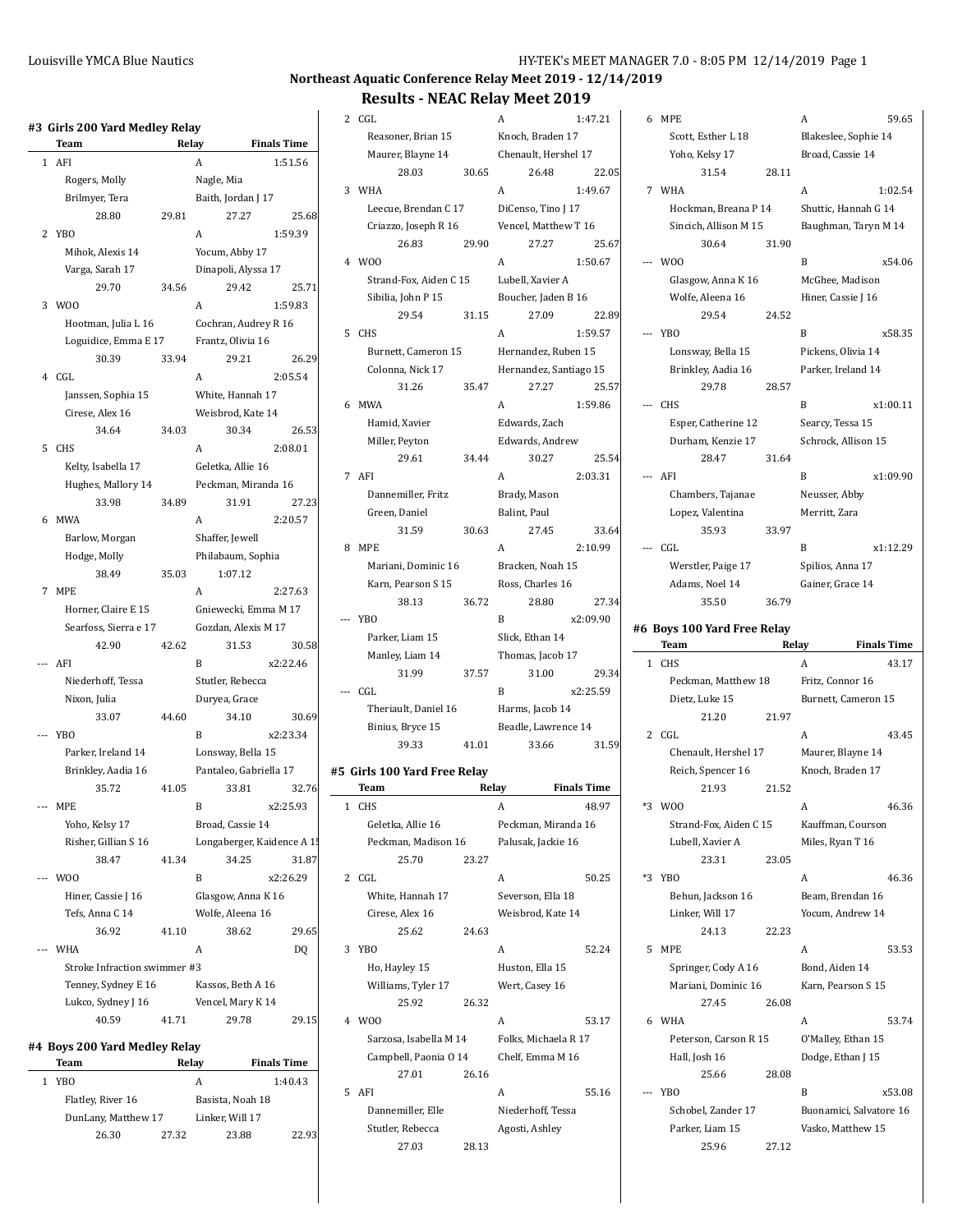|              | (#6 Boys 100 Yard Free Relay)       |       |                       |                    |
|--------------|-------------------------------------|-------|-----------------------|--------------------|
|              | W <sub>0</sub>                      |       | B                     | x56.64             |
|              | Fearon, Riley 18                    |       | Weeman, Joel M 17     |                    |
|              | Snider, Eric M 14                   |       | Pennell, Jared T      |                    |
|              | 27.34                               | 29.30 |                       |                    |
|              | CGL.                                |       | B                     | x58.89             |
|              | Theriault, Ryan 14                  |       | Pearce, Griffin 14    |                    |
|              | Gray, Troy 15                       |       | Angione, Landon 15    |                    |
|              | 29.10                               | 29.79 |                       |                    |
|              |                                     |       |                       |                    |
|              | #7 Girls 200 Yard Fly Relay<br>Team | Relay |                       | <b>Finals Time</b> |
| 1            | AFI                                 |       | A                     | 1:54.56            |
|              | Moore, Emma                         |       | Stump, Jordan O 17    |                    |
|              | Chapman, Lindsey                    |       | Brilmyer, Tera        |                    |
|              | 28.66                               | 28.70 | 30.11                 | 27.09              |
| 2            | <b>CHS</b>                          |       | A                     | 1:57.60            |
|              | Murphy, Maddie 14                   |       | Helmick, Jordan 16    |                    |
|              | Kelty, Isabella 17                  |       | Dawson, Elle 17       |                    |
|              | 28.23                               | 29.16 | 31.38                 | 28.83              |
| 3            | YBO                                 |       | А                     | 2:00.28            |
|              | Varga, Sarah 17                     |       | Velasquez, Ava 16     |                    |
|              | Dinapoli, Alyssa 17                 |       | Mihok, Alexis 14      |                    |
|              | 30.29                               | 32.86 | 28.85                 | 28.28              |
|              | 4 W <sub>00</sub>                   |       | A                     | 2:06.89            |
|              | Chelf, Gretchen K 14                |       | Baxstrom, Sophia M 14 |                    |
|              | Chelf, Emma M 16                    |       | Loguidice, Emma E 17  |                    |
|              | 30.18                               | 33.59 | 33.43                 | 29.69              |
| 5            | <b>MPE</b>                          |       | A                     | 2:19.64            |
|              | Searfoss, Sierra e 17               |       | Gniewecki, Emma M 17  |                    |
|              | Risher, Gillian S 16                |       | Nutter, Alexis A 17   |                    |
|              | 31.86                               | 39.40 | 37.21                 | 31.17              |
|              | --- CGL                             |       | А                     | DQ                 |
|              | Stroke Infraction swimmer #3        |       |                       |                    |
|              | Severson, Ella 18                   |       | Curran, Darby 16      |                    |
|              | Meister, Noelle 15                  |       | Cordell, Katie 17     |                    |
|              | 34.38                               | 37.70 | 48.01                 | 36.60              |
|              |                                     |       |                       |                    |
|              | #8 Boys 200 Yard Fly Relay<br>Team  | Relay |                       | <b>Finals Time</b> |
| $\mathbf{1}$ | <b>YBO</b>                          |       | A                     | 1:49.46            |
|              | Yocum, Justin 14                    |       | Satterfield, Caleb 14 |                    |
|              | Cailor, Carter 15                   |       | Mascola, Siman 17     |                    |
|              | 28.46                               | 26.96 | 28.11                 | 25.93              |
| 2            | AFI                                 |       | A                     | 1:49.99            |
|              | Kmet, Sam                           |       | Kazempour, Cyrus      |                    |
|              | Gasper, Dominic                     |       | Pickett, Davis        |                    |
|              | 29.66                               | 26.31 | 27.40                 | 26.62              |
| 3            | <b>WHA</b>                          |       | A                     | 1:51.49            |
|              | Leecue, Brendan C 17                |       | Leecue, Connor E 15   |                    |
|              | Vencel, Matthew T 16                |       | Criazzo, Joseph R 16  |                    |
|              | 25.56                               | 31.17 | 27.76                 | 27.00              |
| 4            | W <sub>00</sub>                     |       | A                     | 1:52.64            |
|              | Balas, Cameron 17                   |       | Weeman, David C 15    |                    |
|              | Duong, Pierce V 15                  |       | Glasgow, Andrew W 15  |                    |
|              | 26.93                               | 30.49 | 28.76                 | 26.46              |

|              | RESUILS - IVEAL REIAV MEEL 2019          |       |                                              |         |
|--------------|------------------------------------------|-------|----------------------------------------------|---------|
| 5            | MPE                                      |       | A                                            | 1:54.14 |
|              | Monnard, Tristan J 17                    |       | Tipple, Chandler 17                          |         |
|              | Ross, Charles 16                         |       | Locke, Taylor 17                             |         |
|              | 27.67                                    | 27.91 | 29.97                                        | 28.59   |
|              | CGL                                      |       | A                                            | DQ      |
|              | Early take-off swimmer #4                |       |                                              |         |
|              | Adams, Quentin 15                        |       | Houk, Corder 15                              |         |
|              | Reich, Spencer 16                        |       | Boyett, Jacob 17                             |         |
|              | 30.05                                    | 31.41 | 29.99                                        | 26.03   |
|              | #9 Girls 250 Yard Medley Crescendo Relay |       |                                              |         |
|              | Team                                     |       | Relay<br><b>Finals Time</b>                  |         |
| 1            | <b>CHS</b>                               |       | A                                            | 2:32.65 |
|              | Dawson, Elle 17                          |       | Palusak, Jackie 16                           |         |
|              | Helmick, Jordan 16                       |       | Murphy, Maddie 14                            |         |
|              | 29.97                                    | 32.96 | 35.50                                        | 25.75   |
|              | 28.47                                    |       |                                              |         |
| $\mathbf{2}$ | W <sub>00</sub>                          |       | A                                            | 2:34.93 |
|              | Green, Lillian A 14                      |       | Altland, Madeline R 15                       |         |
|              | Murphy, Maddy M 17                       |       | Chelf, Gracie A 16                           |         |
|              | 34.21                                    | 34.00 | 33.07                                        | 24.83   |
|              | 28.82                                    |       |                                              |         |
| 3            | CGL                                      |       | A                                            | 2:42.56 |
|              | Janssen, Sophia 15                       |       | White, Hannah 17                             |         |
|              | Cirese, Alex 16                          |       | Weisbrod, Kate 14                            |         |
|              | 33.04                                    | 34.04 | 35.73                                        | 28.95   |
|              | 30.80                                    |       |                                              |         |
|              | 4 AFI                                    |       | A                                            | 2:43.34 |
|              | Agosti, Ashley                           |       | Agosti, Allison A                            |         |
|              | Kmet, Abbie                              |       | Peachock, Lexi                               |         |
|              | 35.35                                    | 33.02 | 33.69                                        | 28.81   |
|              | 32.47                                    |       |                                              |         |
| 5            | YB <sub>O</sub>                          |       | A                                            | 2:50.10 |
|              | Huston, Ella 15                          |       | Basista, Julia 14<br>Schwendeman, Allyson 15 |         |
|              | Velasquez, Ava 16<br>32.01               | 35.97 | 39.53                                        | 28.51   |
|              | 34.08                                    |       |                                              |         |
| 6            | WHA                                      |       | A                                            | 2:57.33 |
|              | Tenney, Sydney E 16                      |       | Kassos, Beth A 16                            |         |
|              | Lukco, Sydney J 16                       |       | Vencel, Mary K 14                            |         |
|              | 38.44                                    | 36.82 | 40.75                                        | 25.88   |
|              | 35.44                                    |       |                                              |         |
| 7            | <b>MPE</b>                               |       | A                                            | 3:02.22 |
|              | Longaberger, Kaidence A 1!               |       | Morosko, Lea M 18                            |         |
|              | Turkal, Ava G 14                         |       | Hartline, Lauren E 16                        |         |
|              | 39.20                                    | 37.12 | 34.61                                        | 34.34   |
|              | 36.95                                    |       |                                              |         |
| 8            | <b>MWA</b>                               |       | A                                            | 3:03.80 |
|              | Barlow, Morgan                           |       | Shaffer, Jewell                              |         |
|              | Hodge, Molly                             |       | Philabaum, Sophia                            |         |
|              | 34.98                                    | 37.08 | 52.53                                        | 23.13   |
|              | 36.08                                    |       |                                              |         |

|              | #10 Boys 250 Yard Medley Crescendo Relay<br>Team |       | Relay                   | <b>Finals Time</b> |
|--------------|--------------------------------------------------|-------|-------------------------|--------------------|
| $\mathbf{1}$ | W <sub>0</sub>                                   |       | A                       | 2:18.06            |
|              | Strand-Fox, Aiden C 15                           |       | Balas, Cameron 17       |                    |
|              | Matthew, Thomas C 17                             |       | Strand-Fox, Tyler       |                    |
|              | 28.21                                            | 27.89 | 27.72                   | 25.82              |
|              | 28.42                                            |       |                         |                    |
|              | 2 CGL                                            |       | A                       | 2:23.76            |
|              | Reasoner, Brian 15                               |       | Knoch, Braden 17        |                    |
|              | Maurer, Blayne 14                                |       | Studer, Layne 14        |                    |
|              | 28.25                                            | 29.92 | 30.71                   | 25.69              |
|              | 29.19                                            |       |                         |                    |
|              | 3 YBO                                            |       | A                       | 2:23.79            |
|              |                                                  |       |                         |                    |
|              | Vasko, Steven 17                                 |       | Stackpole, Jordan 17    |                    |
|              | Yocum, Justin 14                                 |       | DunLany, Ethan 14       |                    |
|              | 28.60                                            | 29.83 | 31.86                   | 25.13              |
|              | 28.37                                            |       |                         |                    |
| 4            | MWA                                              |       | A                       | 2:24.09            |
|              | Hamid, Xavier                                    |       | Haines, Magnus          |                    |
|              | <b>Edwards</b> , Andrew                          |       | McGuire, Fynn           |                    |
|              | 28.53                                            | 29.62 | 34.90                   | 24.40              |
|              | 26.64                                            |       |                         |                    |
| 5            | <b>CHS</b>                                       |       | A                       | 2:31.58            |
|              | Hernandez, Ruben 15                              |       | Schaab, Ty 16           |                    |
|              | Colonna, Nick 17                                 |       | Hernandez, Santiago 15  |                    |
|              | 29.49                                            | 30.88 | 33.65                   | 27.26              |
|              | 30.30                                            |       |                         |                    |
| 6            | MPE                                              |       | A                       | 2:39.61            |
|              | Sommars, Hunter 16                               |       | Lord-Fry, Max 15        |                    |
|              | Karn, Pearson S 15                               |       | Bracken, Noah 15        |                    |
|              | 34.37                                            | 33.65 | 32.94                   | 27.86              |
|              | 30.79                                            |       |                         |                    |
|              | 7 WHA                                            |       | A                       | 2:40.56            |
|              | Fowler, Ty S 17                                  |       | Fox, Steven A 17        |                    |
|              |                                                  |       | Kassos, Nick M 16       |                    |
|              | Hetson, Isaac Z 16                               |       |                         |                    |
|              | 32.75                                            | 33.49 | 32.32                   | 29.50              |
|              | 32.50                                            |       |                         |                    |
|              | #11 Girls 200 Yard Free Relav                    |       |                         |                    |
|              | Team                                             |       | Relay                   | <b>Finals Time</b> |
| 1            | W <sub>0</sub>                                   |       | A                       | 1:45.14            |
|              | Murphy, Maddy M 17                               |       | Frantz, Olivia 16       |                    |
|              | Green, Lillian A 14                              |       | Chelf, Gracie A 16      |                    |
|              | 26.64                                            | 26.75 | 27.24                   | 24.51              |
| 2            | AFI                                              |       | A                       | 1:47.33            |
|              | Peachock, Lexi                                   |       | Kmet, Abbie             |                    |
|              | Chapman, Lindsey                                 |       | Agosti, Allison A       |                    |
|              | 28.26                                            |       | 26.50                   |                    |
|              |                                                  | 25.55 |                         | 27.02              |
| 3            | <b>YBO</b>                                       |       | A                       | 1:52.90            |
|              | Wert, Casey 16                                   |       | Schwendeman, Allyson 15 |                    |
|              | Velasquez, Ava 16                                |       | Yocum, Abby 17          |                    |
|              | 28.07                                            | 28.48 | 29.56                   | 26.79              |
| 4            | <b>CHS</b>                                       |       | A                       | 1:56.44            |
|              | Peckman, Madison 16                              |       | Hughes, Mallory 14      |                    |
|              | Grohovsky, Sarah 15                              |       | Searcy, Tessa 15        |                    |
|              | 28.15                                            | 28.82 | 29.13                   | 30.34              |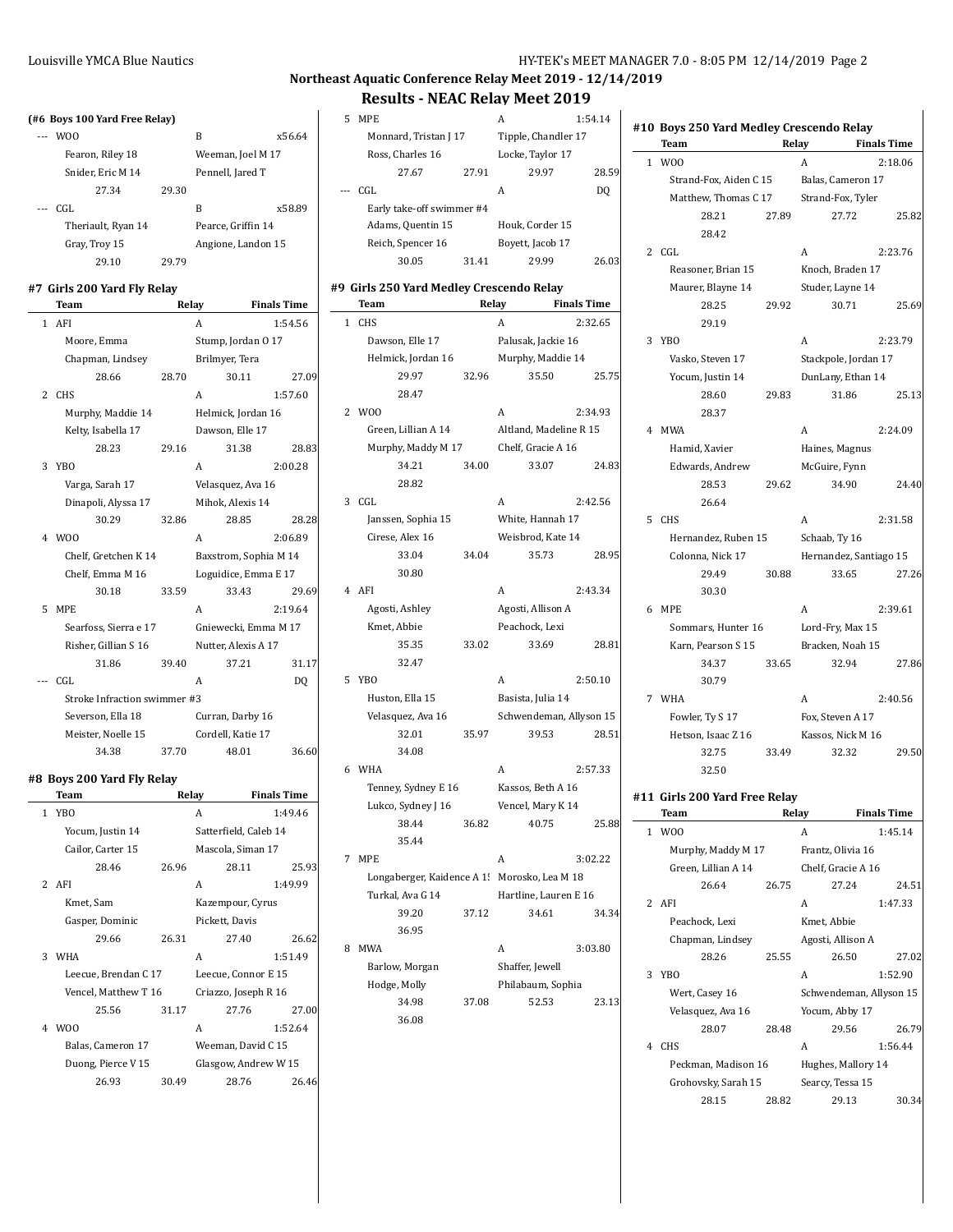|              | (#11 Girls 200 Yard Free Relay) |       |                            |                    |
|--------------|---------------------------------|-------|----------------------------|--------------------|
| 5            | CGL                             |       | A                          | 1:58.65            |
|              | Severson, Ella 18               |       | Marmon, Julia 15           |                    |
|              | Cordell, Katie 17               |       | Spoon, Makayla 16          |                    |
|              | 29.02                           | 30.92 | 29.75                      | 28.96              |
| 6            | <b>MPE</b>                      |       | A                          | 2:07.11            |
|              | Yoho, Kelsy 17                  |       | Longaberger, Kaidence A 1! |                    |
|              | Scott, Esther L 18              |       | Gozdan, Alexis M 17        |                    |
|              | 31.74                           | 32.47 | 32.94                      | 29.96              |
| 7            | WHA                             |       | A                          | 2:18.64            |
|              | Hockman, Breana P 14            |       | Shuttic, Hannah G 14       |                    |
|              | Baughman, Taryn M 14            |       | Sincich, Allison M 15      |                    |
|              | 33.33                           | 34.62 | 36.57                      | 34.12              |
|              | --- AFI                         |       | B                          | x2:03.25           |
|              | Agosti, Ashley                  |       | Dannemiller, Elle          |                    |
|              | Searle, Madelyn                 |       | Duryea, Grace              |                    |
|              | 31.67                           | 29.84 | 30.13                      | 31.61              |
|              | W <sub>00</sub>                 |       | B                          | x2:06.08           |
|              | McGhee, Madison                 |       | Tefs, Anna C 14            |                    |
|              | Campbell, Paonia O 14           |       | Wolfe, Aleena 16<br>28.43  | 30.24              |
|              | 33.02<br><b>CHS</b>             | 34.39 | B                          | x2:10.54           |
|              | Klepec, Sarah 16                |       | Esper, Catherine 12        |                    |
|              | Hartman, Tori 15                |       | Durham, Kenzie 17          |                    |
|              | 30.94                           | 29.67 | 40.15                      | 29.78              |
|              | --- MPE                         |       | B                          | x2:17.67           |
|              | Morosko, Lea M 18               |       | Horner, Claire E 15        |                    |
|              | Blakeslee, Sophie 14            |       | Gniewecki, Emma M 17       |                    |
|              | 33.26                           | 34.68 | 35.58                      | 34.15              |
|              | --- CGL                         |       | B                          | DQ                 |
|              | Spilios, Anna 17                |       | Werstler, Paige 17         |                    |
|              | Gainer, Grace 14                |       | Adams, Noel 14             |                    |
|              | 45.59                           | 30.28 | 15.39                      | 1:04.20            |
|              | #12 Boys 200 Yard Free Relay    |       |                            |                    |
|              | Team                            |       | Relay                      | <b>Finals Time</b> |
| $\mathbf{1}$ | W <sub>0</sub>                  |       | A                          | 1:30.75            |
|              | Ward, Kyle S 18                 |       | Boucher, Jaden B 16        |                    |
|              | Glasgow, Andrew W 15            |       | Matthew, Thomas C 17       |                    |
|              | 22.68                           | 22.78 | 23.35                      | 21.94              |
| 2            | CGL                             |       | A                          | 1:38.08            |
|              | Reich, Spencer 16               |       | Reasoner, Brian 15         |                    |
|              | Chenault, Hershel 17            |       | Studer, Layne 14           |                    |
|              | 25.23                           | 25.15 | 22.16                      | 25.54              |
| 3            | YB <sub>0</sub>                 |       | A                          | 1:39.75            |
|              | Beam, Brendan 16                |       | Yocum, Andrew 14           |                    |
|              | DunLany, Ethan 14               |       | Linker, Will 17            |                    |
|              | 26.48                           | 25.23 | 24.89                      | 23.15              |
| 4            | <b>MPE</b>                      |       | A                          | 1:45.62            |
|              | Ross, Charles 16                |       | Ulrich, Ethan B 17         |                    |
|              | Sommars, Hunter 16              |       | Tipple, Chandler 17        |                    |
|              | 27.21                           | 25.51 | 28.18                      | 24.72              |
| 5            | <b>WHA</b>                      |       | A                          | 1:47.90            |
|              | Peterson, Carson R 15           |       | Leecue, Connor E 15        |                    |
|              |                                 |       |                            |                    |
|              | Fox, Steven A 17<br>27.60       | 26.85 | Fowler, Ty S 17<br>26.15   | 27.30              |

| 6 AFI                         |       | A                       | 1:49.03  |
|-------------------------------|-------|-------------------------|----------|
| Green, Daniel                 |       | Dannemiller, Fritz      |          |
| Scantling, James              |       | Merritt, Adin           |          |
| 24.90                         | 24.89 | 24.17                   | 35.07    |
| W <sub>00</sub>               |       | B                       | x1.48.44 |
| Miles, Ryan T 16              |       | Fearon, Riley 18        |          |
| Duong, Pierce V 15            |       | Kauffman, Courson       |          |
| 26.10                         | 29.62 | 28.90                   | 23.82    |
| <b>YBO</b>                    |       | B                       | x2:00.19 |
| Manley, Liam 14               |       | Slick, Ethan 14         |          |
| Vasko, Matthew 15             |       | Buonamici, Salvatore 16 |          |
| 27.36                         | 30.71 | 31.24                   | 30.88    |
| CGL.                          |       | B                       | x2:08.20 |
| Pearce, Griffin 14            |       | Beadle, Lawrence 14     |          |
| Binius, Bryce 15              |       | Ardelea, Jaden 14       |          |
| 31.12                         | 32.79 | 29.33                   | 34.96    |
| <b>WHA</b>                    |       | B                       | x2:09.15 |
| O'Malley, Ethan 15            |       | Hall, Josh 16           |          |
| Lowe, Jamieer A 17            |       | Dodge, Ethan J 15       |          |
| 29.84                         | 30.94 | 35.45                   | 32.92    |
| #13 Girls 200 Yard Back Relay |       |                         |          |

|   | Team                  | Relay |                      | <b>Finals Time</b> |
|---|-----------------------|-------|----------------------|--------------------|
| 1 | AFI                   |       | A                    | 1:58.82            |
|   | Nagle, Mia            |       | Niederhoff, Tessa    |                    |
|   | Moore, Emma           |       | Rogers, Molly        |                    |
|   | 30.30                 | 31.73 | 28.99                | 27.80              |
| 2 | W <sub>00</sub>       |       | A                    | 2:05.45            |
|   | Hootman, Julia L 16   |       | Chelf, Gretchen K 14 |                    |
|   | Green, Lillian A 14   |       | Folks, Michaela R 17 |                    |
|   | 30.68                 | 29.95 | 32.34                | 32.48              |
| 3 | <b>MPE</b>            |       | A                    | 2:13.89            |
|   | Gozdan, Alexis M 17   |       | Darnell, Regan 0 15  |                    |
|   | Hartline, Lauren E 16 |       | Heestand, Ava S 14   |                    |
|   | 38.95                 | 29.50 | 33.35                | 32.09              |
| 4 | YB <sub>0</sub>       |       | A                    | 2:14.55            |
|   | Huston, Ella 15       |       | Kelso, Madison 15    |                    |
|   | Basista, Julia 14     |       | Williams, Tyler 17   |                    |
|   | 31.95                 | 34.84 | 33.32                | 34.44              |
| 5 | <b>CHS</b>            |       | A                    | 2:23.13            |
|   | Klepec, Sarah 16      |       | Searcy, Tessa 15     |                    |
|   | Peckman, Madison 16   |       | Grohovsky, Sarah 15  |                    |
|   | 36.34                 | 36.43 | 36.77                | 33.59              |
| 6 | <b>MWA</b>            |       | A                    | 2:25.76            |
|   | Shaffer, Jewell       |       | Barlow, Morgan       |                    |
|   | Philabaum, Sophia     |       | Hodge, Molly         |                    |
|   | 33.49                 | 38.24 | 37.57                | 36.46              |
| 7 | CGL.                  |       | А                    | 2:29.96            |
|   | Harper, Hailey 16     |       | Meyer, Lily 15       |                    |
|   | Meister, Noelle 15    |       | Spoon, Makayla 16    |                    |
|   | 38.59                 | 37.11 | 39.52                | 34.74              |
|   |                       |       |                      |                    |

### **#14 Boys 200 Yard Back Relay**

| Team             | Relay               | <b>Finals Time</b>  |  |  |
|------------------|---------------------|---------------------|--|--|
| <b>CHS</b>       | А                   | 1:48.76             |  |  |
| Fritz, Connor 16 | Peckman, Matthew 18 |                     |  |  |
| Dietz, Luke 15   |                     | Burnett, Cameron 15 |  |  |
| 26.84            | 26.45               | 2891<br>26.56       |  |  |
|                  |                     |                     |  |  |

|   | 2 YBO                     |       | A                     | 1:51.29        |
|---|---------------------------|-------|-----------------------|----------------|
|   | Cailor, Carter 15         |       | Yocum, Andrew 14      |                |
|   | Yocum, Justin 14          |       | Flatley, River 16     |                |
|   | 29.54                     | 28.36 | 28.30                 | 25.09          |
| 3 | <b>MPE</b>                |       | A                     | 2:02.04        |
|   | Lord-Fry, Max 15          |       | Ulrich, Ethan B 17    |                |
|   | Tipple, Chandler 17       |       | Bracken, Micah D 17   |                |
|   | 32.04                     | 30.91 | 29.75                 | 29.34          |
|   | 4 W <sub>00</sub>         |       | A                     | 2:10.81        |
|   | Miles, Ryan T 16          |       | Duong, Pierce V 15    |                |
|   | Weeman, David C 15        |       | Snider, Eric M 14     |                |
|   | 31.07                     | 31.75 | 32.20                 | 35.79          |
| 5 | WHA                       |       | A                     | 2:13.06        |
|   | Hetson, Isaac Z 16        |       | Peterson, Carson R 15 |                |
|   | Leecue, Connor E 15       |       | Kassos, Nick M 16     |                |
|   | 32.66                     | 32.98 | 29.70                 | 37.72          |
|   | CGL                       |       | A                     | D <sub>0</sub> |
|   | Early take-off swimmer #4 |       |                       |                |
|   | Lipster, Greg 17          |       | Guist, Tanner 15      |                |
|   | Houk, Corder 15           |       | Weaver, Mitch 16      |                |
|   | 35.72                     | 32.48 | 32.99                 | 35.11          |
|   |                           |       |                       |                |

### **#15 Girls 400 Yard 4x100 I.M Relay**

|              | Team       |                      |         | Relay |                         | <b>Finals Time</b> |  |
|--------------|------------|----------------------|---------|-------|-------------------------|--------------------|--|
| $\mathbf{1}$ | AFI        |                      |         | А     |                         | 4:27.14            |  |
|              |            | Rogers, Molly        |         |       | Stump, Jordan O 17      |                    |  |
|              |            | Baith, Jordan J 17   |         |       | Kmet, Abbie             |                    |  |
|              |            | 30.19                | 1:05.77 |       | 30.33                   | 1:05.50            |  |
|              |            | 30.42                | 1:07.38 |       | 30.77                   | 1:08.49            |  |
|              | 2 WOO      |                      |         | A     |                         | 4:49.29            |  |
|              |            | Loguidice, Emma E 17 |         |       | Altland, Madeline R 15  |                    |  |
|              |            | Chelf, Emma M 16     |         |       | Chelf, Gretchen K 14    |                    |  |
|              |            | 32.29                | 1:10.79 |       | 36.57                   | 1:15.75            |  |
|              |            | 34.65                | 1:13.82 |       | 30.14                   | 1:08.93            |  |
| 3            | <b>MPE</b> |                      |         | A     |                         | 4:56.41            |  |
|              |            | Darnell, Regan 0 15  |         |       | Risher, Gillian S 16    |                    |  |
|              |            | Nutter, Alexis A 17  |         |       | Turkal, Ava G 14        |                    |  |
|              |            | 33.48                | 1:13.01 |       | 36.21                   | 1:24.89            |  |
|              |            | 28.85                | 1:10.96 |       | 30.37                   | 1:07.55            |  |
| 4            | <b>CHS</b> |                      |         | Α     |                         | 4:57.41            |  |
|              |            | Hughes, Mallory 14   |         |       | Helmick, Jordan 16      |                    |  |
|              |            | Peckman, Miranda 16  |         |       | Kelty, Isabella 17      |                    |  |
|              |            | 33.68                | 1:14.77 |       | 32.09                   | 1:12.91            |  |
|              |            | 33.62                | 1:16.75 |       | 33.47                   | 1:12.98            |  |
| 5            | <b>YBO</b> |                      |         | A     |                         | 5:05.39            |  |
|              |            | Ho, Hayley 15        |         |       | Kelso, Madison 15       |                    |  |
|              |            | Brinkley, Aadia 16   |         |       | Schwendeman, Allyson 15 |                    |  |
|              |            | 31.17                | 1:07.19 |       | 38.22                   | 1:20.51            |  |
|              |            | 37.03                | 1:21.59 |       | 32.77                   | 1:16.10            |  |
|              | 6 WHA      |                      |         | A     |                         | 5:16.22            |  |
|              |            | Lukco, Sydney J 16   |         |       | Vencel, Mary K 14       |                    |  |
|              |            | Kassos, Beth A 16    |         |       | Tenney, Sydney E 16     |                    |  |
|              |            | 33.42                | 1:11.93 |       | 36.78                   | 1:20.10            |  |
|              |            | 38.40                | 1:21.77 |       | 39.03                   | 1:22.42            |  |
|              | CGL        |                      |         | Α     |                         | DQ                 |  |
|              |            | Cordell, Katie 17    |         |       | Curran, Darby 16        |                    |  |
|              |            | Meyer, Lily 15       |         |       | Harper, Hailey 16       |                    |  |
|              |            | 40.92                | 1:22.49 |       | 37.34                   | 1:20.79            |  |
|              |            | 42.56                | 1:35.94 |       | 36.88                   | 1:23.19            |  |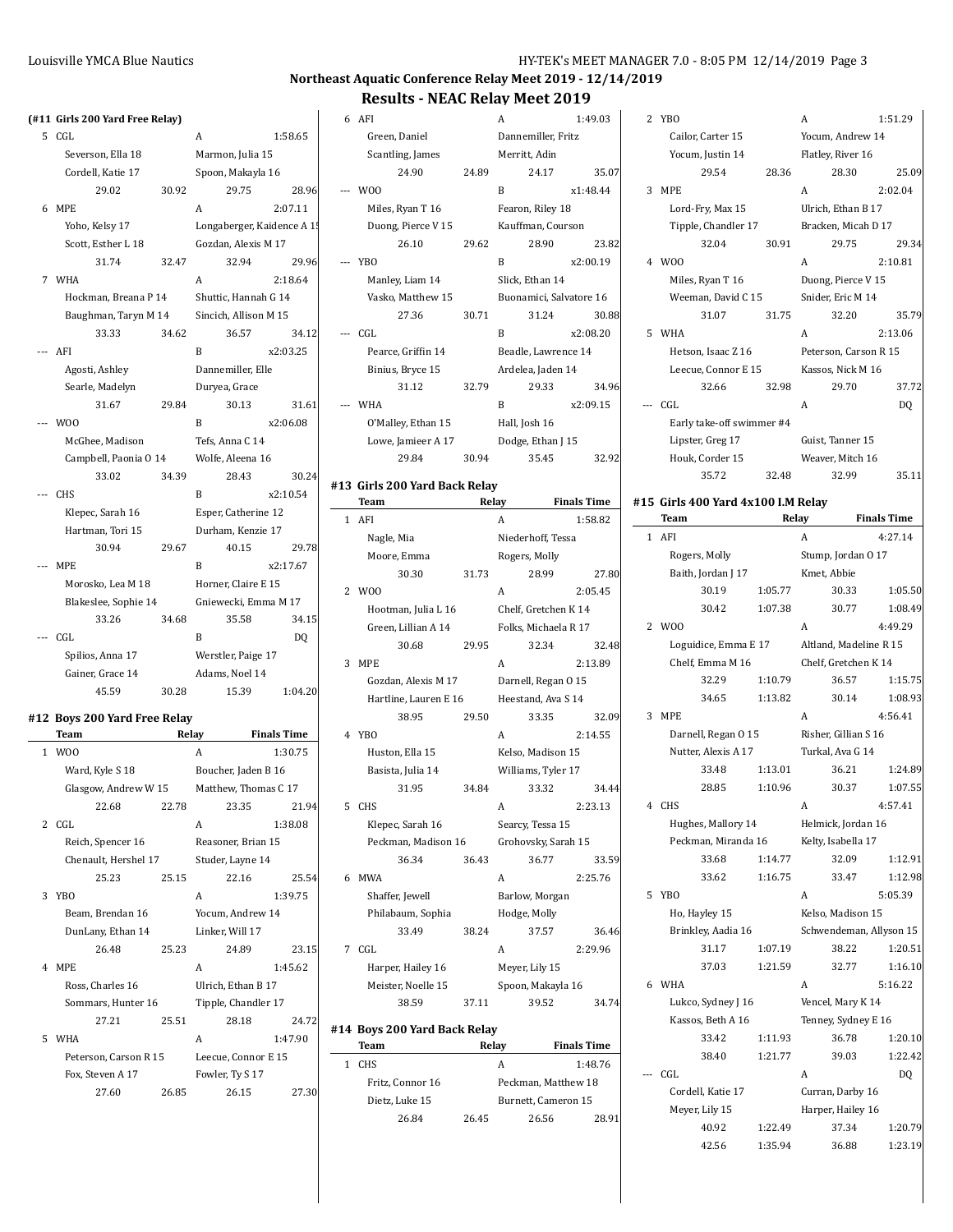# **Northeast Aquatic Conference Relay Meet 2019 - 12/14/2019**

# **Results - NEAC Relay Meet 2019**

 $\overline{\phantom{a}}$ 

|              | #16 Boys 400 Yard 4x100 I.M. Relay |         |                  |                        |                    |
|--------------|------------------------------------|---------|------------------|------------------------|--------------------|
|              | Team                               |         | Relay            |                        | <b>Finals Time</b> |
| $\mathbf{1}$ | YB <sub>0</sub>                    |         | A                |                        | 4:03.36            |
|              | Mascola, Siman 17                  |         |                  | Satterfield, Caleb 14  |                    |
|              | Cailor, Carter 15                  |         |                  | DunLany, Matthew 17    |                    |
|              | 28.44                              | 1:00.70 |                  | 28.05                  | 1:01.28            |
|              | 29.45                              | 1:04.46 |                  | 25.07                  | 56.92              |
|              | 2 AFI                              |         | A                |                        | 4:12.51            |
|              | Gasper, Dominic                    |         | Brady, Mason     |                        |                    |
|              | Pickett, Davis                     |         |                  | Scantling, James       |                    |
|              | 28.98                              | 1:03.48 |                  | 31.34                  | 1:03.91            |
|              | 29.79                              | 1:02.03 |                  | 28.94                  | 1:03.09            |
| 3            | W00                                |         | A                |                        | 4:16.04            |
|              | Strand-Fox, Tyler                  |         |                  | Sibilia, John P 15     |                    |
|              | Weeman, David C 15                 |         | Ward, Kyle S 18  |                        |                    |
|              | 33.14                              | 1:07.25 |                  | 28.91                  | 1:02.48            |
|              | 15.75                              | 1:09.62 |                  | 25.14                  | 56.69              |
|              | 4 WHA                              |         | A                |                        | 4:19.88            |
|              | Leecue, Brendan C 17               |         |                  | Vencel, Matthew T 16   |                    |
|              | DiCenso, Tino J 17                 |         |                  | Hetson, Isaac Z 16     |                    |
|              | 26.55                              | 1:01.15 |                  | 29.83                  | 1:06.34            |
|              | 29.68                              | 1:03.06 |                  | 30.29                  | 1:09.33            |
| 5            | <b>MPE</b>                         |         | A                |                        | 4:28.18            |
|              | Monnard, Tristan J 17              |         |                  | Locke, Taylor 17       |                    |
|              | Lord-Fry, Max 15                   |         |                  | Bracken, Micah D 17    |                    |
|              | 28.16                              | 1:03.24 |                  | 31.18                  | 1:10.32            |
|              | 31.65                              | 1:09.87 |                  | 30.55                  | 1:04.75            |
|              | 6 MWA                              |         | A                |                        | 4:28.56            |
|              | Haines, Magnus                     |         | Hamid, Xavier    |                        |                    |
|              | Miller, Peyton                     |         | McGuire, Fynn    |                        |                    |
|              | 32.61                              | 1:07.13 |                  | 29.37                  | 1:07.57            |
|              | 32.16                              | 1:10.31 |                  | 29.16                  | 1:03.55            |
| $7^{\circ}$  | CGL                                |         | A                |                        | 4:43.96            |
|              | Houk, Corder 15                    |         |                  | Studer, Layne 14       |                    |
|              | Adams, Quentin 15                  |         | Boyett, Jacob 17 |                        |                    |
|              | 36.30                              | 1:17.82 |                  | 31.32                  | 1:07.65            |
|              | 33.24                              | 1:14.37 |                  | 29.48                  | 1:04.12            |
|              |                                    |         |                  |                        |                    |
|              | #17 Girls 200 Yard Breast Relay    |         |                  |                        |                    |
|              | Team                               |         | Relay            |                        | <b>Finals Time</b> |
| 1            | AFI                                |         | A                |                        | 2:11.78            |
|              | Stump, Jordan 0 17                 |         | Nagle, Mia       |                        |                    |
|              | Agosti, Allison A                  |         | Brilmyer, Tera   |                        |                    |
|              | 32.20                              | 30.88   |                  | 35.50                  | 33.20              |
| 2            | CHS                                |         | A                |                        | 2:16.42            |
|              | Geletka, Allie 16                  |         |                  | Palusak, Jackie 16     |                    |
|              | Dawson, Elle 17                    |         |                  | Murphy, Maddie 14      |                    |
|              | 34.82                              | 33.44   |                  | 35.54                  | 32.62              |
| 3            | YB <sub>O</sub>                    |         | A                |                        | 2:24.27            |
|              | Yocum, Abby 17                     |         |                  | Pickens, Olivia 14     |                    |
|              | Basista, Julia 14                  |         | Ho, Hayley 15    |                        |                    |
|              | 35.14                              | 38.81   |                  | 36.43                  | 33.89              |
| 4            | W <sub>00</sub>                    |         | A                |                        | 2:27.85            |
|              | Cochran, Audrey R 16               |         |                  | Altland, Madeline R 15 |                    |
|              | Glasgow, Anna K 16                 |         |                  | Hootman, Julia L 16    |                    |
|              | 35.01                              | 40.05   |                  | 37.59                  | 35.20              |

|              | #19 Girls 400 Yard Free Relay<br><b>Team</b> |       | Relay                 | <b>Finals Time</b> |
|--------------|----------------------------------------------|-------|-----------------------|--------------------|
|              | 42.52                                        | 48.41 | 39.40                 | 34.68              |
|              | Guist, Tanner 15                             |       | Lipster, Greg 17      |                    |
|              | Harms, Jacob 14                              |       | Ardelea, Jaden 14     |                    |
|              | 8 CGL                                        |       | A                     | 2:45.01            |
|              | 33.80                                        | 40.37 | 36.86                 | 32.53              |
|              | Bracken, Noah 15                             |       | Bracken, Micah D 17   |                    |
|              | Springer, Cody A 16                          |       | Sommars, Hunter 16    |                    |
|              | 7 MPE                                        |       | A                     | 2:23.56            |
|              | 30.76                                        | 35.76 | 35.62                 | 39.21              |
|              | Fox, Steven A 17                             |       | Fowler, Ty S 17       |                    |
|              | DiCenso, Tino J 17                           |       | Kassos, Nick M 16     |                    |
|              | 6 WHA                                        |       | A                     | 2:21.35            |
|              | 30.24                                        | 34.29 | 34.09                 | 34.54              |
|              | Miller, Peyton                               |       | Edwards, Zach         |                    |
|              | Haines, Magnus                               |       | McGuire, Fynn         |                    |
|              | 5 MWA                                        |       | A                     | 2:13.16            |
|              | 34.19                                        | 30.51 | 31.78                 | 36.37              |
|              | Brady, Mason                                 |       | Kmet, Sam             |                    |
|              | Gasper, Dominic                              |       | Pickett, Davis        |                    |
|              | 4 AFI                                        |       | A                     | 2:12.85            |
|              | 30.40                                        | 31.25 | 32.13                 | 31.41              |
|              | Strand-Fox, Tyler                            |       | Sibilia, John P 15    |                    |
|              | Balas, Cameron 17                            |       | Lubell, Xavier A      |                    |
|              | 3 WOO                                        |       | A                     | 2:05.19            |
|              | 30.25                                        | 30.91 | 30.52                 | 32.90              |
|              | Dietz, Luke 15                               |       | Fritz, Connor 16      |                    |
|              | Peckman, Matthew 18                          |       | Schaab, Ty 16         |                    |
|              | 2 CHS                                        |       | A                     | 2:04.58            |
|              | 29.70                                        | 30.34 | 30.20                 | 25.50              |
|              | Mascola, Siman 17                            |       | Basista, Noah 18      |                    |
|              | Stackpole, Jordan 17                         |       | Satterfield, Caleb 14 |                    |
| $\mathbf{1}$ | <b>YBO</b>                                   |       | A                     | 1:55.74            |
|              | <b>Team</b>                                  |       | Relay Finals Time     |                    |
|              | #18 Boys 200 Yard Breast Relay               |       |                       |                    |
|              | 42.43                                        | 45.42 | 50.84                 | 53.80              |
|              | Marmon, Julia 15                             |       | Meyer, Lily 15        |                    |
|              | Curran, Darby 16                             |       | Harper, Hailey 16     |                    |
|              | 6 CGL                                        |       | A                     | 3:12.49            |
|              | 39.83                                        | 47.55 | 44.13                 | 41.11              |
|              | Morosko, Lea M 18                            |       | Broad, Cassie 14      |                    |
|              | Heestand, Ava S 14                           |       | Blakeslee, Sophie 14  |                    |
| 5            | <b>MPE</b>                                   |       | A                     | 2:52.62            |
|              |                                              |       |                       |                    |

|   | теанн           |                      | reiav   |                    | гшать типе |
|---|-----------------|----------------------|---------|--------------------|------------|
| 1 | W <sub>00</sub> |                      |         | A                  | 3:50.13    |
|   |                 | Murphy, Maddy M 17   |         | Frantz, Olivia 16  |            |
|   |                 | Cochran, Audrey R 16 |         | Chelf, Gracie A 16 |            |
|   |                 | 27.61                | 57.12   | 27.72              | 59.55      |
|   |                 | 27.90                | 1:00.14 | 24.38              | 53.32      |
|   | 2 AFI           |                      |         | A                  | 3:51.90    |
|   |                 | Baith, Jordan J 17   |         | Chapman, Lindsey   |            |
|   |                 | Peachock, Lexi       |         | Moore, Emma        |            |
|   |                 | 27.00                | 56.59   | 28.18              | 58.89      |
|   |                 | 28.79                | 1:00.33 | 16.50              | 56.09      |
|   |                 |                      |         |                    |            |

|       | 3 YBO                                       |         | A                      | 3:55.33            |  |
|-------|---------------------------------------------|---------|------------------------|--------------------|--|
|       | Dinapoli, Alyssa 17                         |         | Wert, Casey 16         |                    |  |
|       | Varga, Sarah 17                             |         | Mihok, Alexis 14       |                    |  |
|       | 27.77                                       | 58.00   | 29.41                  | 1:01.37            |  |
|       | 28.34                                       | 1:00.42 | 26.16                  | 55.54              |  |
| 4     | MPE                                         |         | Α                      | 4:02.66            |  |
|       | Heestand, Ava S 14                          |         | Darnell, Regan O 15    |                    |  |
|       | Nutter, Alexis A 17                         |         | Turkal, Ava G 14       |                    |  |
|       | 28.88                                       | 1:00.37 | 29.27                  | 1:01.05            |  |
|       | 29.64                                       | 1:02.40 | 27.79                  | 58.84              |  |
| 5     | CHS                                         |         | Α                      | 4:30.52            |  |
|       | Grohovsky, Sarah 15                         |         | Klepec, Sarah 16       |                    |  |
|       | Esper, Catherine 12                         |         | Durham, Kenzie 17      |                    |  |
|       | 32.00                                       | 1:07.76 | 31.80                  | 1:08.33            |  |
|       | 30.39                                       | 1:06.22 | 31.36                  | 1:08.21            |  |
| 6     | CGL                                         |         | Α                      | 4:39.61            |  |
|       | Janssen, Sophia 15                          |         | Spoon, Makayla 16      |                    |  |
|       | Meister, Noelle 15                          |         | Marmon, Julia 15       |                    |  |
|       | 32.70                                       | 1:09.99 | 30.80                  | 1:07.10            |  |
|       | 32.00                                       | 1:09.58 | 35.17                  | 1:12.94            |  |
|       | 7 WHA                                       |         | Α                      | 5:04.74            |  |
|       | Hockman, Breana P 14                        |         | Sincich, Allison M 15  |                    |  |
|       | Shuttic, Hannah G 14                        |         | Baughman, Taryn M 14   |                    |  |
|       | 34.89                                       | 1:13.76 | 35.22                  | 1:14.37            |  |
|       | 35.12                                       | 1:20.95 | 32.03                  | 1:15.66            |  |
|       | --- AFI                                     |         | B                      | x4:29.10           |  |
|       | Stutler, Rebecca                            |         | Nixon, Julia           |                    |  |
|       | Dannemiller, Elle                           |         | Searle, Madelyn        |                    |  |
|       | 32.00                                       | 1:08.70 | 30.05                  | 1:05.79<br>1:08.56 |  |
|       | 30.96<br>W <sub>0</sub>                     | 1:06.05 | 31.83<br>B             | x4:33.31           |  |
|       | Campbell, Paonia O 14                       |         | Sarzosa, Isabella M 14 |                    |  |
|       | Tefs, Anna C 14                             |         | Hiner, Cassie J 16     |                    |  |
|       | 32.35                                       | 1:06.73 | 31.01                  | 1:39.83            |  |
|       |                                             | 38.39   | 32.04                  | 1:08.36            |  |
| $---$ | <b>YBO</b>                                  |         | B                      | x4:54.82           |  |
|       | Kelso, Madison 15                           |         | Williams, Tyler 17     |                    |  |
|       | Parker, Ireland 14                          |         | Pantaleo, Gabriella 17 |                    |  |
|       | 34.32                                       | 1:11.08 | 33.90                  | 1:11.43            |  |
|       | 33.45                                       | 1:15.18 | 37.01                  | 1:17.13            |  |
|       |                                             |         |                        |                    |  |
|       | #20 Boys 400 Yard Free Relay<br><b>Team</b> | Relay   |                        | <b>Finals Time</b> |  |
| 1     | YB <sub>0</sub>                             |         | A                      | 3:17.53            |  |
|       | DunLany, Matthew 17                         |         | Flatley, River 16      |                    |  |
|       | Stackpole, Jordan 17                        |         | Basista, Noah 18       |                    |  |
|       | 23.53                                       | 49.46   | 23.42                  | 50.21              |  |
|       | 23.55                                       | 50.42   | 22.39                  | 47.44              |  |
| 2     | W <sub>0</sub>                              |         | A                      | 3:19.89            |  |
|       | Ward, Kyle S 18                             |         | Boucher, Jaden B 16    |                    |  |
|       |                                             |         |                        |                    |  |

Glasgow, Andrew W 15 Matthew, Thomas C 17 23.66 49.87 23.43 51.05 24.39 52.08 22.22 46.89

3 AFI A 3:41.09 Green, Daniel Scantling, James Dannemiller, Fritz Kazempour, Cyrus

> 25.58 52.83 25.33 54.36 16.33 55.05 27.94 58.85